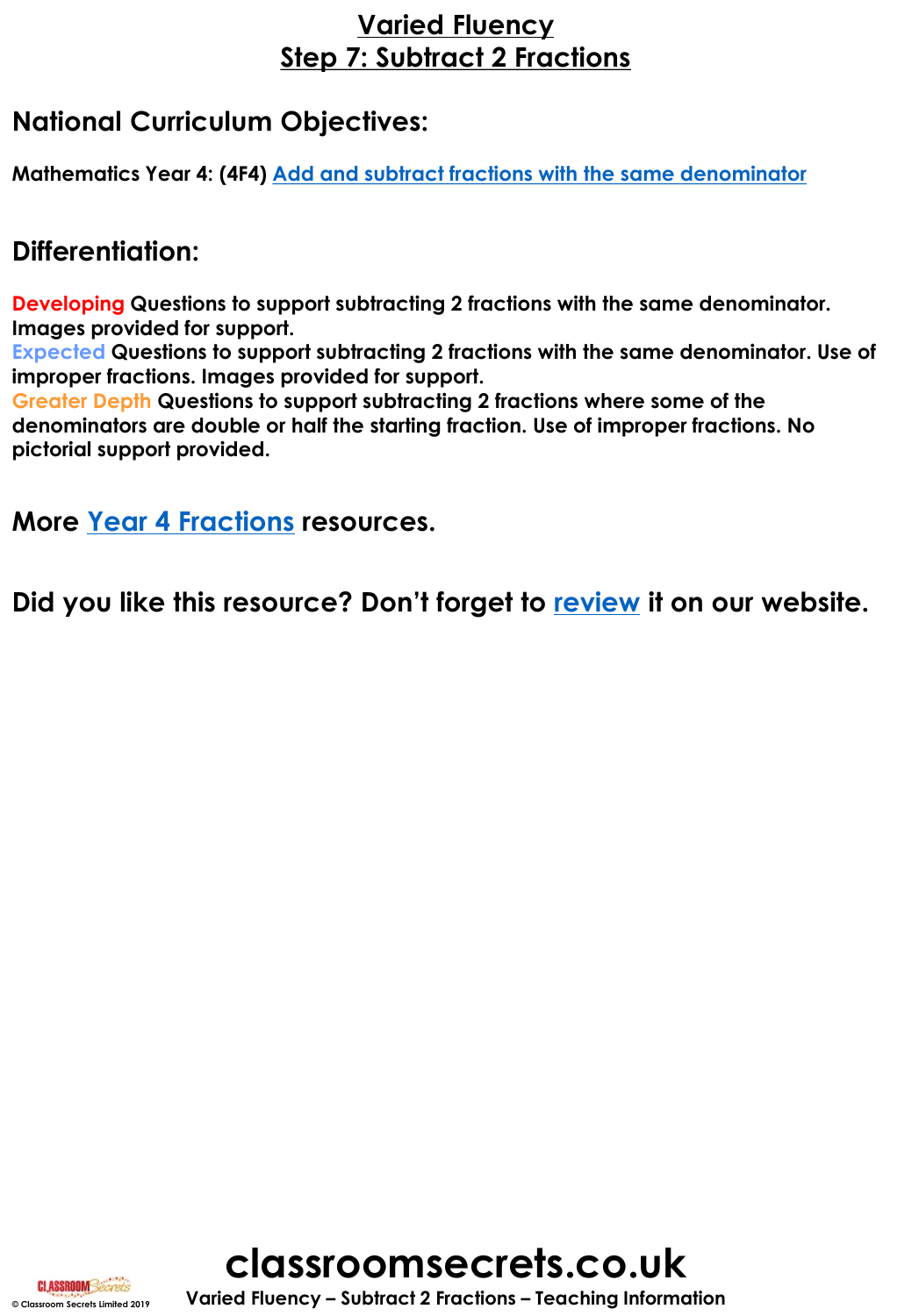

**classroomsecrets.co.uk**

**© Classroom Secrets Limited 2019 Varied Fluency – Subtract 2 Fractions – Year 4 Developing**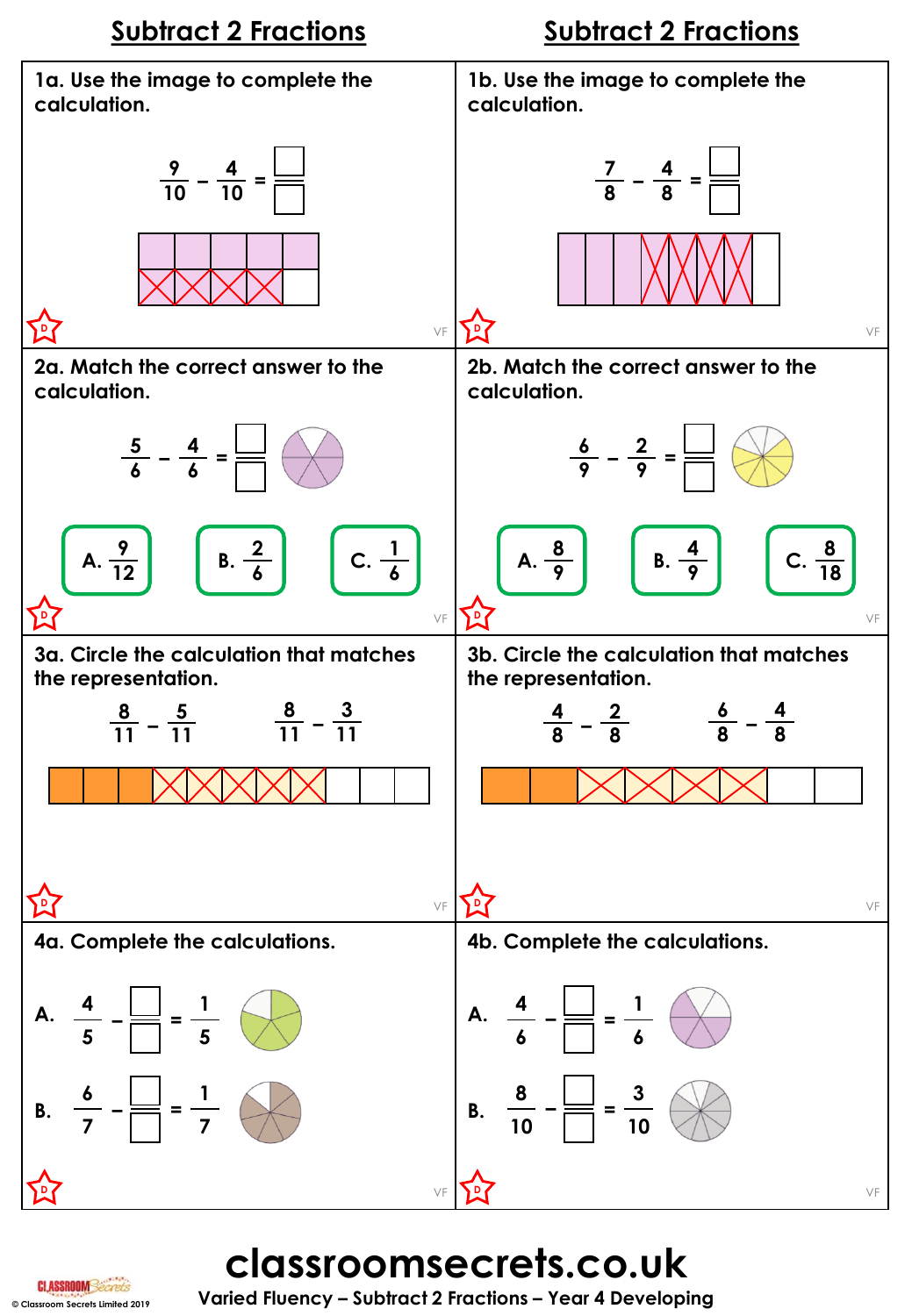

# **classroomsecrets.co.uk**

**CI ASSROOMS** 

**© Classroom Secrets Limited 2019 Varied Fluency – Subtract 2 Fractions – Year 4 Expected**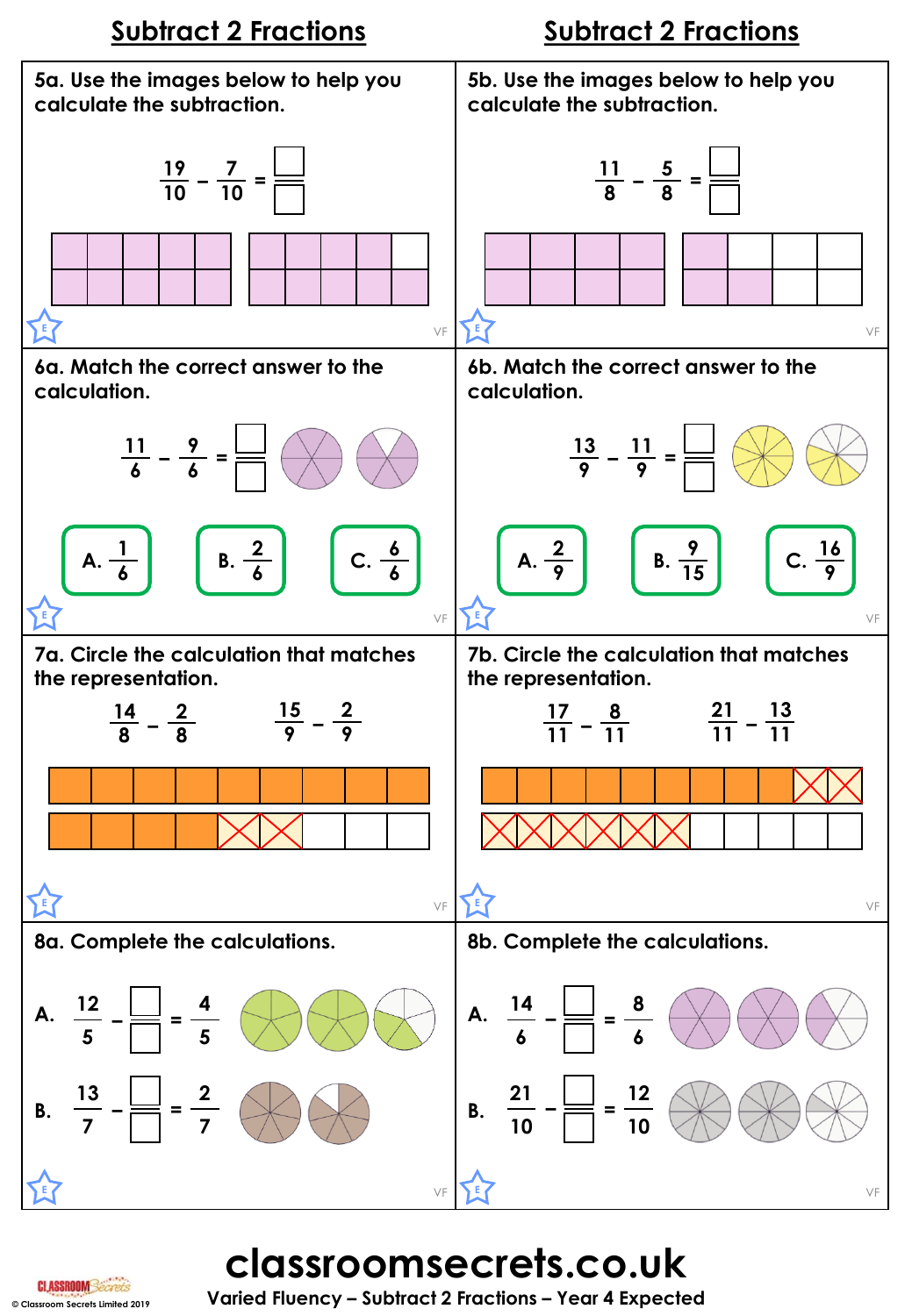

**classroomsecrets.co.uk**

**© Classroom Secrets Limited 2019 Varied Fluency – Subtract 2 Fractions – Year 4 Greater Depth**